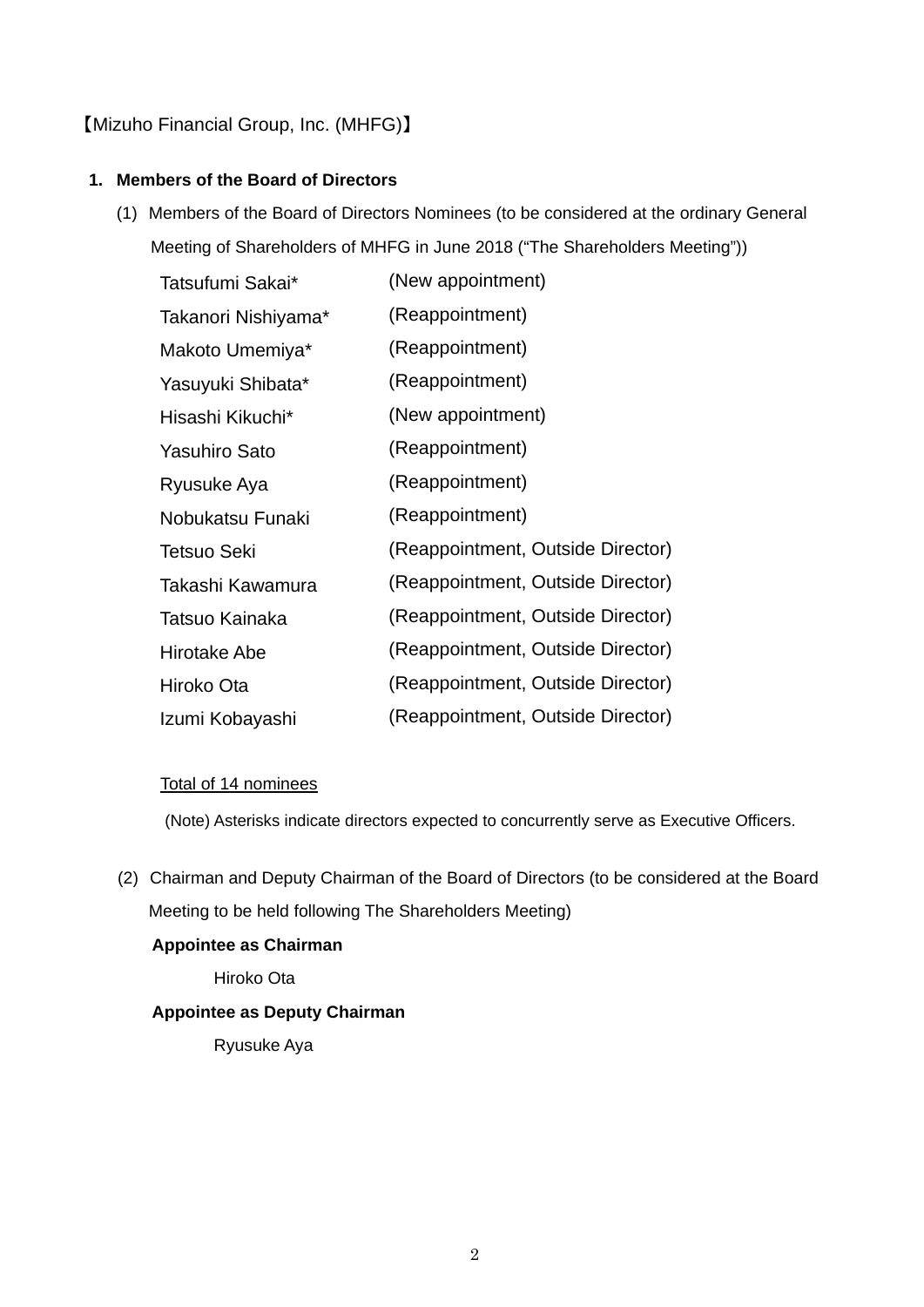(3) Members of Committees (to be considered at the Board Meeting to be held following The Shareholders Meeting)

#### **Nominating Committee**

| Chairman | Takashi Kawamura   | (Outside Director) |
|----------|--------------------|--------------------|
| Member   | <b>Tetsuo Seki</b> | (Outside Director) |
| Member   | Tatsuo Kainaka     | (Outside Director) |
| Member   | Hiroko Ota         | (Outside Director) |
| Member   | Izumi Kobayashi    | (Outside Director) |

#### **Compensation Committee**

| Chairman | Tatsuo Kainaka   | (Outside Director) |
|----------|------------------|--------------------|
| Member   | Tetsuo Seki      | (Outside Director) |
| Member   | Takashi Kawamura | (Outside Director) |
| Member   | Hirotake Abe     | (Outside Director) |

## **Audit Committee**

| Chairman | Tetsuo Seki      | (Outside Director) |
|----------|------------------|--------------------|
| Member   | Tatsuo Kainaka   | (Outside Director) |
| Member   | Hirotake Abe     | (Outside Director) |
| Member   | Ryusuke Aya      |                    |
| Member   | Nobukatsu Funaki |                    |

#### **Risk Committee (Voluntary Committee)**

- Chairman Ryusuke Aya
- Member Izumi Kobayashi (Outside Director)
- Member Hidetaka Kawakita (Outside Expert)
- (Note) Mr. Hidetaka Kawakita is an outside expert appointed by the Board of Directors of MHFG.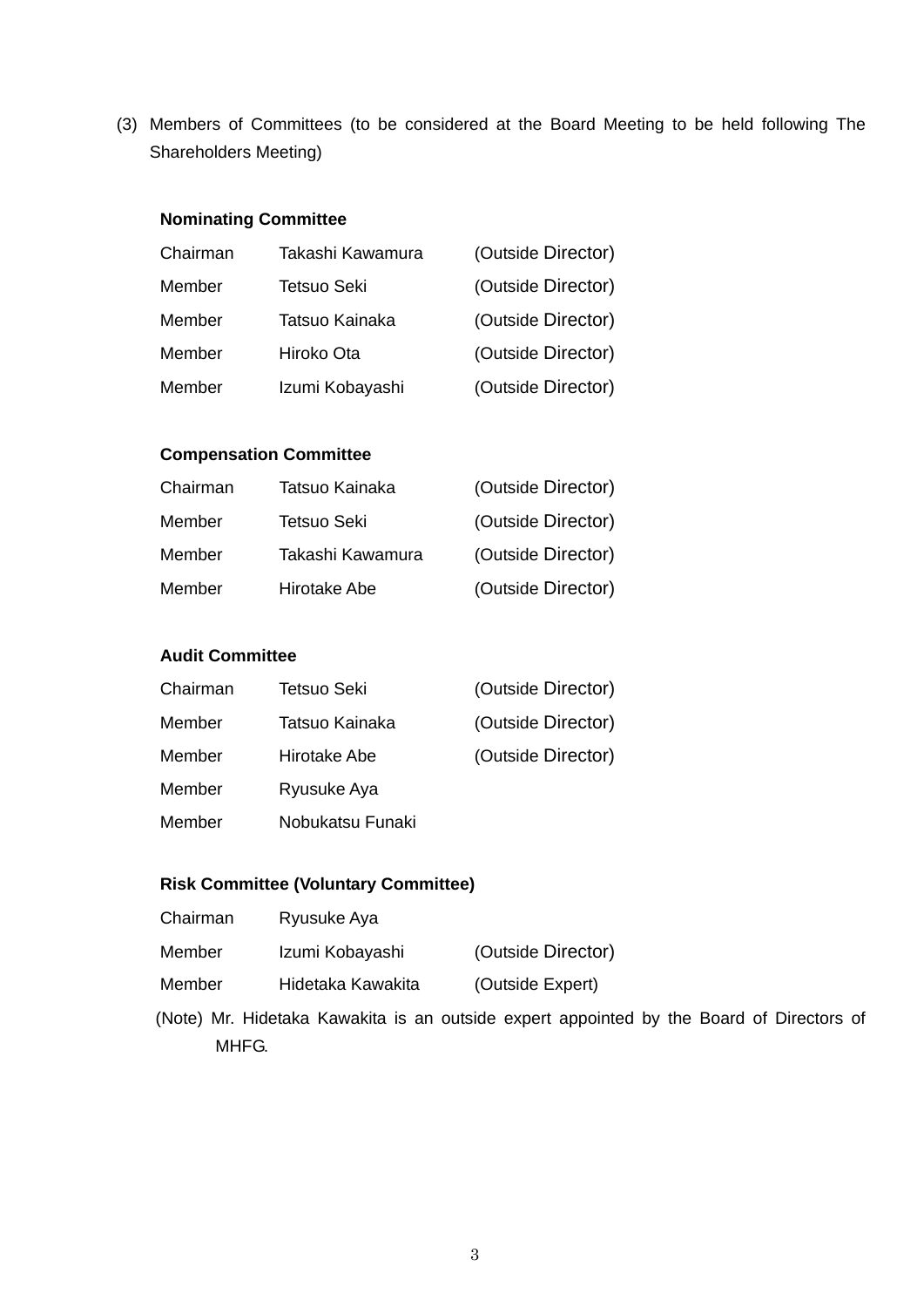# (4) Brief Personal Record of Newly Nominated Member of the Board of Directors

| Name                       | Tatsufumi Sakai               |                                                                                                                                                                                                                                                                                                                                                                                                                                                                                     |  |  |
|----------------------------|-------------------------------|-------------------------------------------------------------------------------------------------------------------------------------------------------------------------------------------------------------------------------------------------------------------------------------------------------------------------------------------------------------------------------------------------------------------------------------------------------------------------------------|--|--|
| Date of Birth              | August 27, 1959               |                                                                                                                                                                                                                                                                                                                                                                                                                                                                                     |  |  |
| Education                  | Mar. 1984                     | Graduated from Faculty of Law, the University of Tokyo                                                                                                                                                                                                                                                                                                                                                                                                                              |  |  |
| <b>Business Experience</b> | Joined our group in Apr. 1984 |                                                                                                                                                                                                                                                                                                                                                                                                                                                                                     |  |  |
|                            | Apr. 2011                     | Executive Officer, Senior Corporate Officer of Strategic<br>Planning Group of the former Mizuho Corporate Bank, Ltd.                                                                                                                                                                                                                                                                                                                                                                |  |  |
|                            | Apr. 2012                     | Executive Officer, General Manager of Group Planning<br>Division of Mizuho Financial Group, Inc.<br>Executive Officer, General Manager of Group Planning<br>Division of the former Mizuho Bank, Ltd.<br>Executive Officer, General Manager of Group Planning<br>Division of the former Mizuho Corporate Bank, Ltd.                                                                                                                                                                  |  |  |
|                            | Apr. 2013                     | Managing Executive Officer, Head of Investment Banking<br>Unit of Mizuho Financial Group, Inc.<br>Managing Executive Officer, Head of Investment Banking<br>Unit and in charge of Business Collaboration Division<br>(Securities & Trust Services) of the former Mizuho Bank, Ltd.<br>Managing Executive Officer, Head of Investment Banking<br>Unit and in charge of Business Collaboration Division<br>(Securities & Trust Services) of the former Mizuho Corporate<br>Bank, Ltd. |  |  |
|                            | Apr. 2014                     | Managing Executive Officer, Head of International Banking<br>Unit of Mizuho Financial Group, Inc.<br>Managing Executive Officer, Head of International Banking<br>Unit of Mizuho Bank, Ltd.                                                                                                                                                                                                                                                                                         |  |  |
|                            | Apr. 2016                     | President & CEO of Mizuho Securities Co., Ltd. (current)                                                                                                                                                                                                                                                                                                                                                                                                                            |  |  |
|                            | Apr. 2018                     | President & Group CEO of Mizuho Financial Group, Inc.<br>(scheduled)<br>Member of the Board of Directors of Mizuho Bank, Ltd.<br>(scheduled)<br>Member of the Board of Directors of Mizuho Trust & Banking<br>Co., Ltd. (scheduled)<br>Member of the Board of Directors of Mizuho Securities Co.,<br>Ltd. (scheduled)                                                                                                                                                               |  |  |
|                            |                               |                                                                                                                                                                                                                                                                                                                                                                                                                                                                                     |  |  |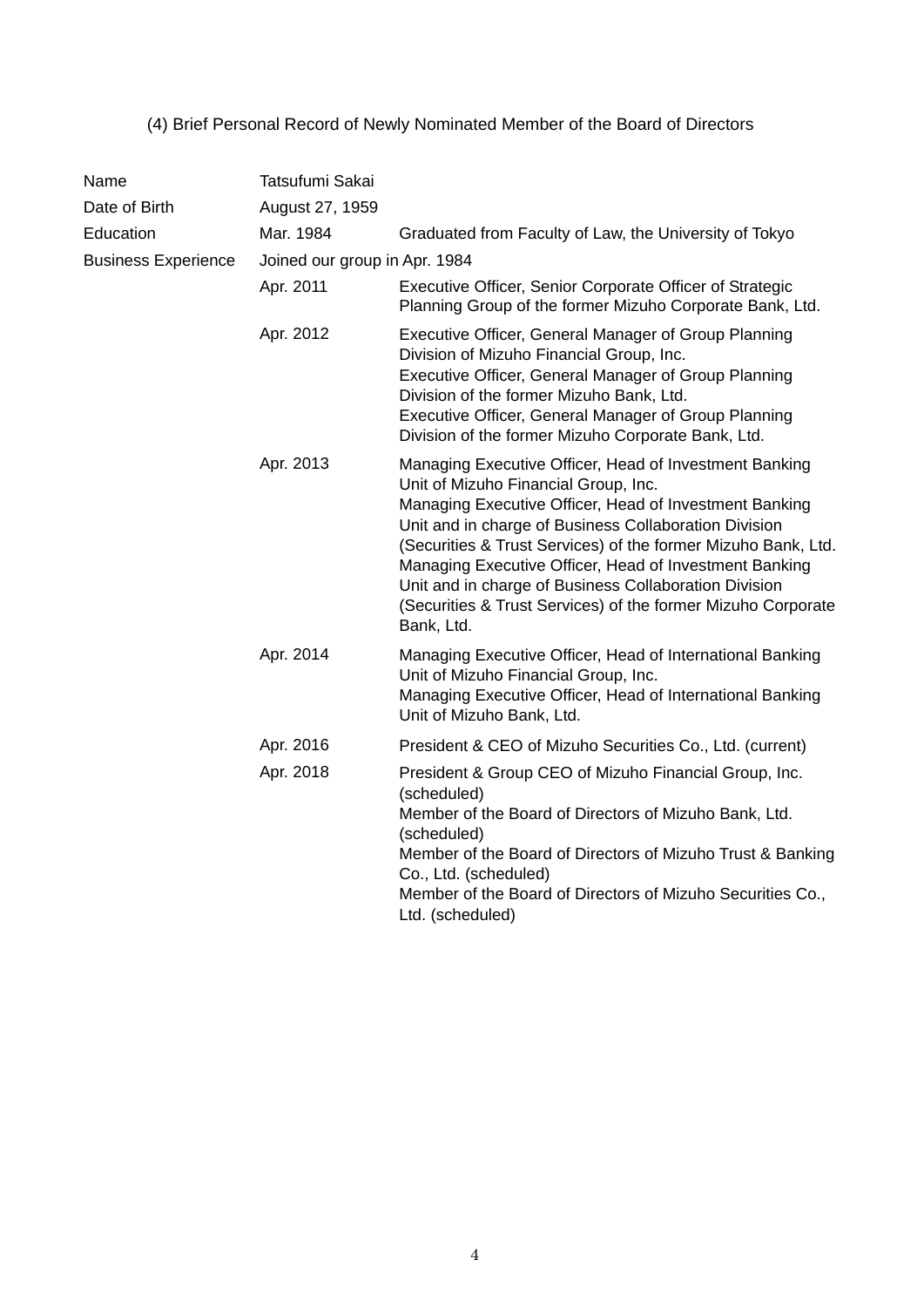| Name                       | Hisashi Kikuchi |                                                                                                                                                                                                                                                                                                                  |  |  |  |
|----------------------------|-----------------|------------------------------------------------------------------------------------------------------------------------------------------------------------------------------------------------------------------------------------------------------------------------------------------------------------------|--|--|--|
| Date of Birth              | Sep. 14, 1965   |                                                                                                                                                                                                                                                                                                                  |  |  |  |
| Education                  | Mar. 1988       | Graduated from Faculty of Law, the University of Tokyo                                                                                                                                                                                                                                                           |  |  |  |
| <b>Business Experience</b> |                 | Joined our group in Apr. 1988                                                                                                                                                                                                                                                                                    |  |  |  |
|                            | Apr. 2013       | General Manager of Nihonbashi Corporate Banking Division<br>of the former Mizuho Corporate Bank, Ltd.                                                                                                                                                                                                            |  |  |  |
|                            | Jul. 2013       | General Manager of Tokyo Corporate Banking Division of<br>Mizuho Bank, Ltd.                                                                                                                                                                                                                                      |  |  |  |
|                            | Apr. 2015       | General Manager of Corporate Secretariat of Mizuho<br>Financial Group, Inc.<br>General Manager of Corporate Secretariat of Mizuho Bank,<br>Ltd.                                                                                                                                                                  |  |  |  |
|                            | Apr. 2016       | Executive Officer, General Manager of Corporate Secretariat<br>of Mizuho Financial Group, Inc. (current)<br><b>Executive Officer, General Manager of Corporate Secretariat</b><br>of Mizuho Bank, Ltd. (current)                                                                                                 |  |  |  |
|                            | Apr. 2018       | Managing Executive Officer, Head of Strategic Planning<br>Group and General Manager of Corporate Secretariat* of<br>Mizuho Financial Group, Inc. (scheduled)<br>Managing Executive Officer, Head of Strategic Planning<br>Group and General Manager of Corporate Secretariat of<br>Mizuho Bank, Ltd. (scheduled) |  |  |  |
|                            |                 | The position of General Manager of Corporate Secretariat<br>will be discharged in June 2018.                                                                                                                                                                                                                     |  |  |  |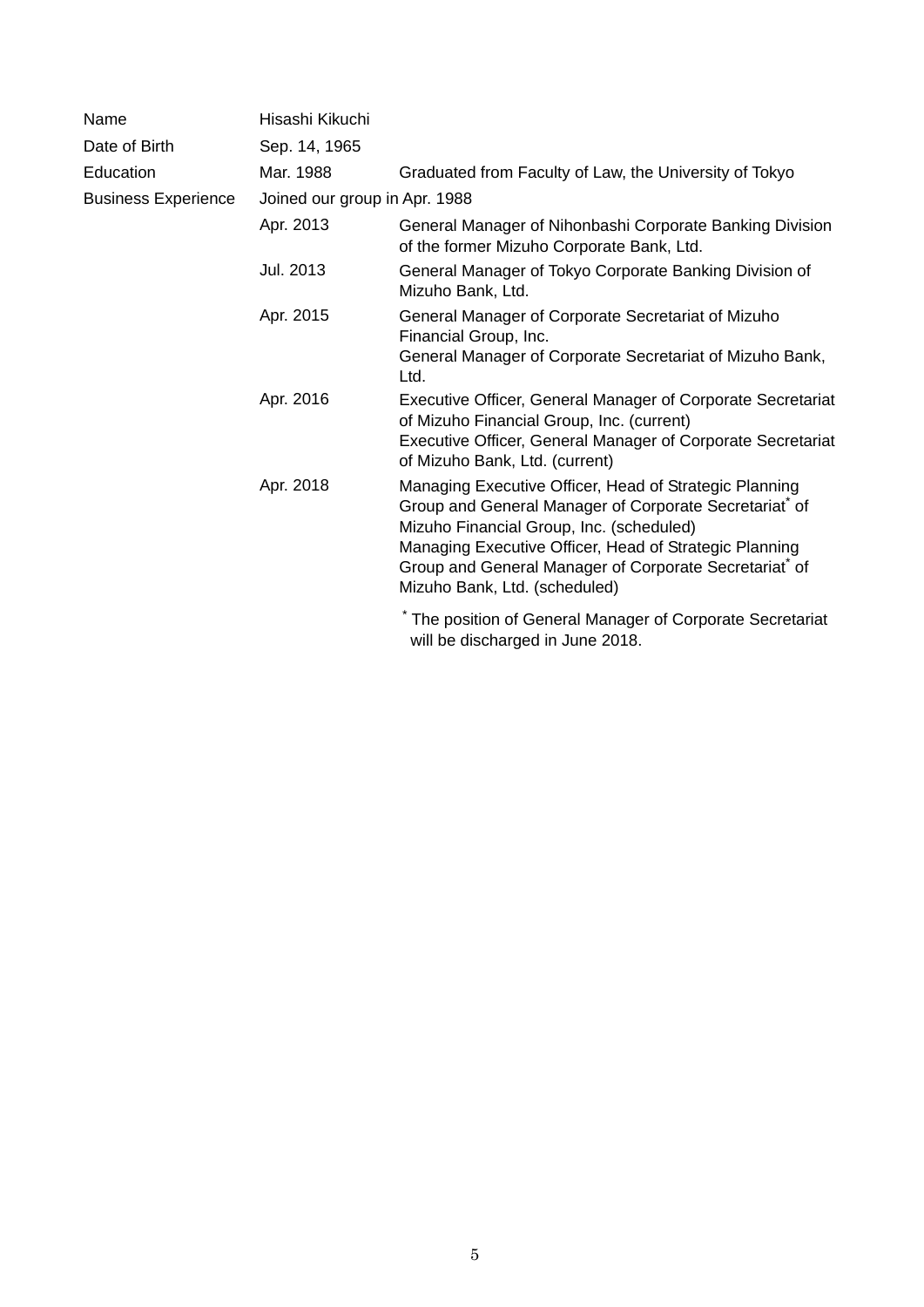# **2. Changes in Executive Officers**

| Name                     |                                                           | New Position (Effective as of April 1, 2018)                                                                              | <b>Current Position</b>                     |                                                                                                                       |
|--------------------------|-----------------------------------------------------------|---------------------------------------------------------------------------------------------------------------------------|---------------------------------------------|-----------------------------------------------------------------------------------------------------------------------|
| Akira<br>Nakamura        | Senior Managing<br>Executive Officer <sup>*1</sup>        | <b>Head of Corporate</b><br>& Institutional<br>Company                                                                    | Managing<br>Executive Officer <sup>*2</sup> | In charge of<br><b>Specific Business</b><br>of Corporate &<br>Institutional<br>Company                                |
| Seiji Imai               | <b>Senior Managing</b><br>Executive Officer <sup>*1</sup> | <b>Head of Global</b><br>Corporate<br>Company                                                                             | Managing<br>Executive Officer <sup>*2</sup> | Head of Asia &<br>Oceania excl.<br>East Asia                                                                          |
| Motonori<br>Wakabayashi  | Managing<br>Executive Officer <sup>*1</sup>               | Head of Research<br>& Consulting Unit                                                                                     | Managing<br>Executive Officer <sup>*2</sup> | Deputy Head of<br>Research &<br><b>Consulting Unit</b>                                                                |
| Goji Fujishiro           | Managing<br>Executive Officer <sup>*1</sup>               | <b>Head of Global</b><br><b>Products Unit</b>                                                                             |                                             |                                                                                                                       |
| Hisashi<br>Kikuchi       | Managing<br>Executive Officer <sup>*1</sup>               | <b>Head of Strategic</b><br><b>Planning Group</b><br>and General<br>Manager of<br>Corporate<br>Secretariat                | Executive Officer <sup>*2</sup>             | <b>General Manager</b><br>of Corporate<br>Secretariat                                                                 |
| <b>Daisuke</b><br>Yamada | Senior Managing<br>Executive Officer <sup>*2</sup>        | In charge of<br>Digital Innovation                                                                                        | Managing<br>Executive Officer <sup>*2</sup> | In charge of<br><b>Digital Innovation</b>                                                                             |
| Teiji Teramoto           | Senior Managing<br>Executive Officer <sup>*2</sup>        | Head of the<br>Americas                                                                                                   | Managing<br>Executive Officer <sup>*2</sup> | In charge of<br><b>Specific Business</b><br>of Global<br>Corporate<br>Company                                         |
| Kouji Yonei              | Managing<br>Executive Officer <sup>*2</sup>               | Joint Head of IT &<br><b>Systems Group</b><br>and General<br>Manager of IT &<br><b>Systems</b><br>Promotion<br>Department | Managing<br>Executive Officer <sup>*2</sup> | Joint Head of IT &<br><b>Systems Group</b><br>and General<br>Manager of IT &<br><b>Systems Planning</b><br>Department |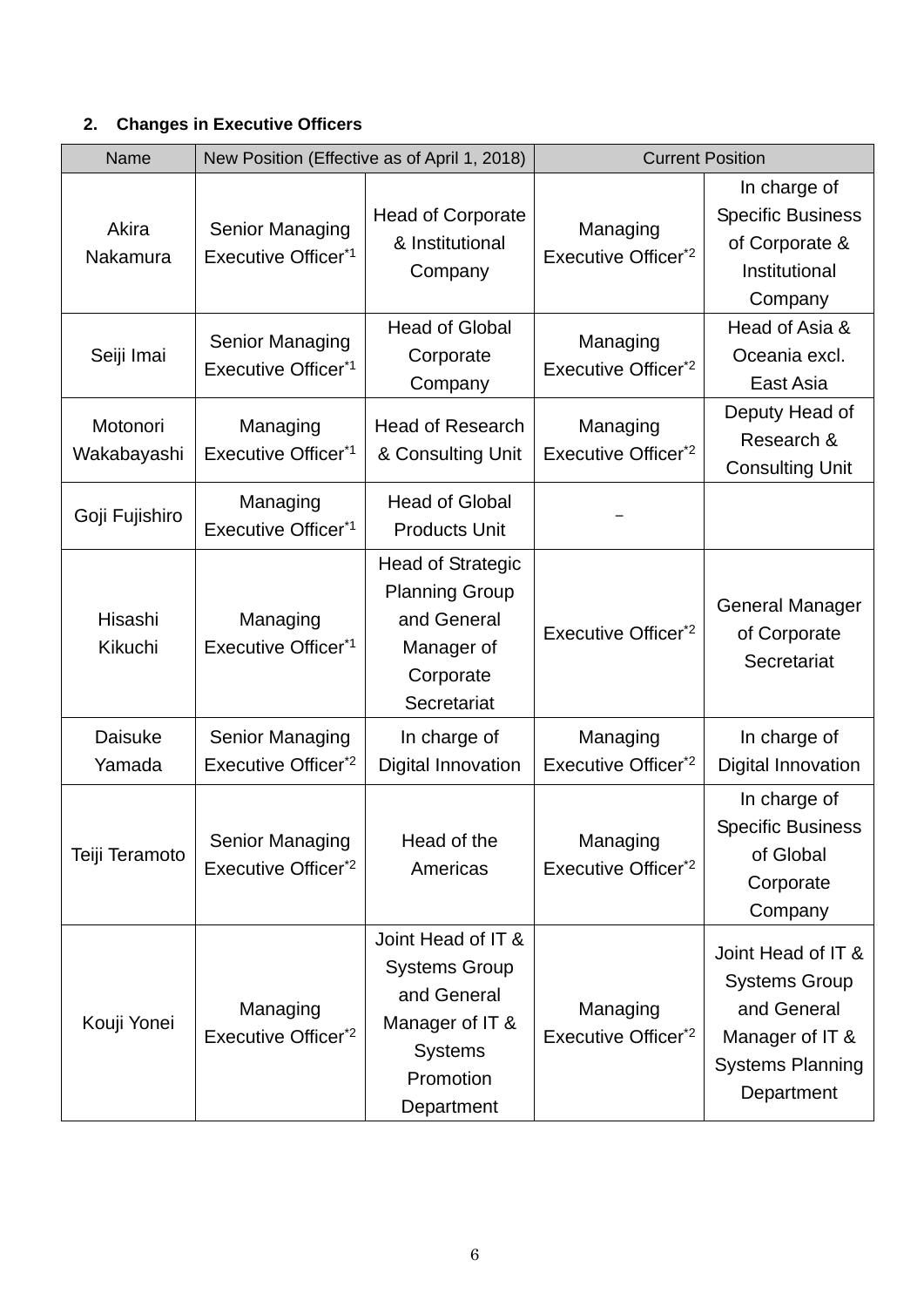| Name                      |                                             | New Position (Effective as of April 1, 2018)                                                                                                                                                       | <b>Current Position</b>                     |                                                                                                                                                                               |
|---------------------------|---------------------------------------------|----------------------------------------------------------------------------------------------------------------------------------------------------------------------------------------------------|---------------------------------------------|-------------------------------------------------------------------------------------------------------------------------------------------------------------------------------|
| <b>Naoto</b><br>Takahashi | Managing<br>Executive Officer <sup>*2</sup> | In charge of<br>Specific Duties of<br><b>Strategic Planning</b><br>Group and<br><b>General Manager</b><br>of<br><b>Next-Generation</b><br><b>IT Systems</b><br>Coordination<br><b>Project Team</b> | Managing<br>Executive Officer <sup>*2</sup> | Joint Head of<br><b>Strategic Planning</b><br>Group and<br><b>General Manager</b><br>of<br><b>Next-Generation</b><br><b>IT Systems</b><br>Coordination<br><b>Project Team</b> |
| Riki Shibata              | Managing<br>Executive Officer <sup>*2</sup> | Deputy Head of<br><b>Global Markets</b><br>Company                                                                                                                                                 | Executive Officer <sup>*2</sup>             | <b>General Manager</b><br>of Global Markets<br>Coordination<br>Department                                                                                                     |
| Hidenobu<br>Mukai         | Managing<br>Executive Officer <sup>*2</sup> | In charge of<br><b>Specific Business</b><br>of Retail &<br><b>Business Banking</b><br>Company                                                                                                      |                                             |                                                                                                                                                                               |
| Hidekatsu<br>Take         | Managing<br>Executive Officer <sup>*2</sup> | Head of Asia &<br>Oceania excl.<br>East Asia                                                                                                                                                       |                                             |                                                                                                                                                                               |
| Akihito<br>Mochizuki      | Managing<br>Executive Officer <sup>*2</sup> | In charge of<br>Specific Duties of<br><b>Strategic Planning</b><br>Group                                                                                                                           | Executive Officer <sup>*2</sup>             | <b>General Manager</b><br>of Planning<br>Administration<br>Department                                                                                                         |
| Hiroshi<br>Itabashi       | Managing<br>Executive Officer*2             | Deputy Head of<br>Corporate &<br>Institutional<br>Company and<br>Deputy Chief<br>Digital Innovation<br>Officer                                                                                     | Managing<br>Executive Officer <sup>*2</sup> | In charge of<br><b>Specific Business</b><br>of Retail &<br><b>Business Banking</b><br>Company                                                                                 |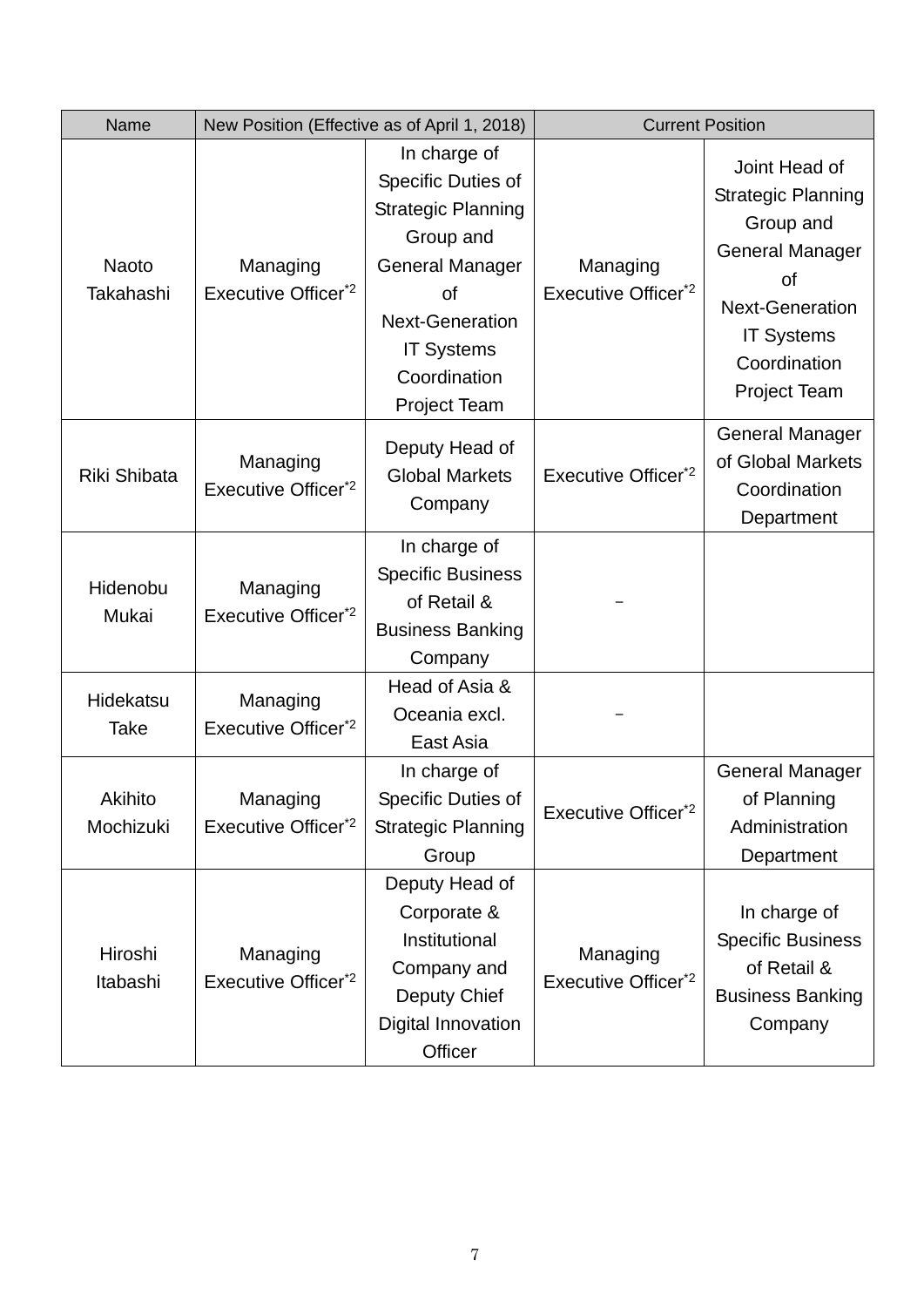| Name                 |                                             | New Position (Effective as of April 1, 2018)                                                                                                                     |                                             | <b>Current Position</b>                                                                                                                                                                                                                                                                          |
|----------------------|---------------------------------------------|------------------------------------------------------------------------------------------------------------------------------------------------------------------|---------------------------------------------|--------------------------------------------------------------------------------------------------------------------------------------------------------------------------------------------------------------------------------------------------------------------------------------------------|
| Masao<br>Kanamaru    | Managing<br>Executive Officer <sup>*2</sup> | Deputy Head of<br><b>Global Corporate</b><br>Company, Deputy<br><b>Head of Global</b><br><b>Markets Company</b><br>and Deputy Head<br>of Global Products<br>Unit |                                             |                                                                                                                                                                                                                                                                                                  |
| Atsushi<br>Takahashi | Managing<br>Executive Officer <sup>*2</sup> | Deputy Head of<br><b>Global Markets</b><br>Company                                                                                                               | Managing<br>Executive Officer <sup>*2</sup> | Deputy Head of<br><b>Global Corporate</b><br>Company, Deputy<br><b>Head of Global</b><br>Products Unit,<br>Deputy Head of<br><b>Strategic Planning</b><br>Group, Deputy<br><b>Head of Financial</b><br>Control &<br><b>Accounting Group</b><br>and Deputy Chief<br>Digital Innovation<br>Officer |
| Tatsuya<br>Yamada    | Managing<br>Executive Officer <sup>*2</sup> | Deputy Head of<br><b>Financial Control</b><br>& Accounting<br><b>Group and Deputy</b><br>Head of IT &<br><b>Systems Group</b>                                    | Managing<br>Executive Officer <sup>*2</sup> | Deputy Head of IT<br>& Systems Group<br>and Deputy Head<br>of Operations<br>Group                                                                                                                                                                                                                |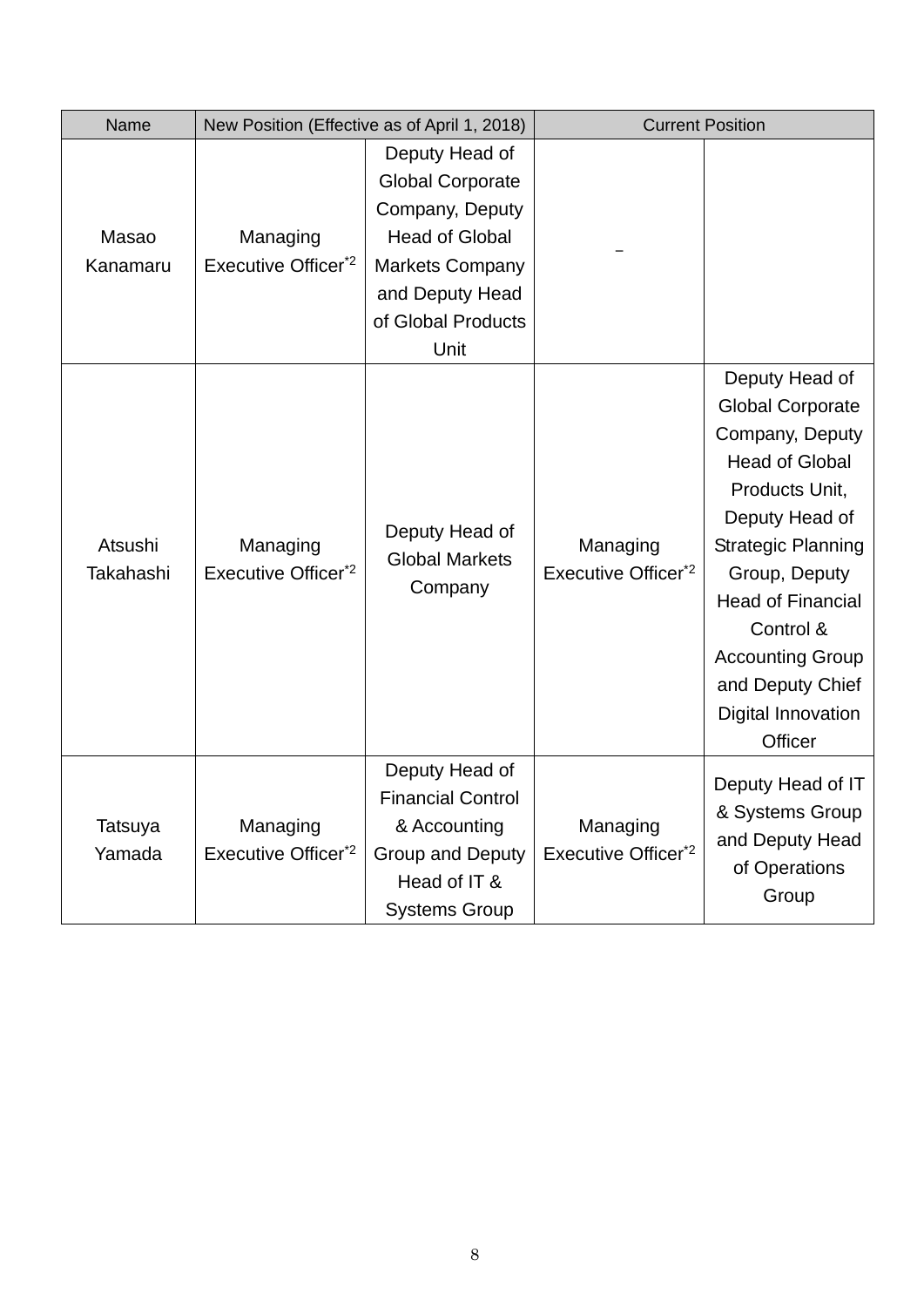| Name                |                                             | New Position (Effective as of April 1, 2018)                                                                                                                                                                                                                |                                                                 | <b>Current Position</b>                                                                                      |
|---------------------|---------------------------------------------|-------------------------------------------------------------------------------------------------------------------------------------------------------------------------------------------------------------------------------------------------------------|-----------------------------------------------------------------|--------------------------------------------------------------------------------------------------------------|
| Yuzo<br>Kanamori    | Managing<br>Executive Officer <sup>*2</sup> | Deputy Head of<br><b>Global Corporate</b><br>Company,<br>Deputy Head of<br><b>Global Products</b><br>Unit, Deputy Head<br>of Strategic<br>Planning Group,<br>Deputy Head of<br><b>Operations Group</b><br>and Deputy Chief<br>Digital Innovation<br>Officer | Managing<br>Executive Officer <sup>*2</sup>                     | Deputy Head of<br><b>Global Corporate</b><br>Company and<br>Deputy Head of<br><b>Global Products</b><br>Unit |
| Yasuto<br>Hamanishi | Managing<br>Executive Officer <sup>*2</sup> | Deputy Head of<br><b>Global Corporate</b><br>Company and<br>Deputy Head of<br><b>Global Products</b><br>Unit                                                                                                                                                |                                                                 |                                                                                                              |
| Takafumi<br>Matake  | Managing<br>Executive Officer <sup>*2</sup> | Deputy Head of<br>Human<br><b>Resources Group</b>                                                                                                                                                                                                           |                                                                 |                                                                                                              |
| Asashi Katou        | Executive Officer <sup>*2</sup>             | <b>General Manager</b><br>for IT & Systems<br>Group                                                                                                                                                                                                         | Executive Officer*2                                             | <b>General Manager</b><br>of IT & Systems<br>Promotion<br>Department                                         |
| Masaharu<br>Asahi   | Executive Officer <sup>*2</sup>             | <b>General Manager</b><br>for Research &<br><b>Consulting Unit</b>                                                                                                                                                                                          |                                                                 |                                                                                                              |
| Masahiro<br>Kosugi  | Executive Officer <sup>*2</sup>             | <b>General Manager</b><br>of Accounting<br>Department                                                                                                                                                                                                       |                                                                 | <b>General Manager</b><br>of Accounting<br>Department                                                        |
| Kosuke<br>Nakamura  | <b>Retired</b>                              | (Have a role at<br>$MHSC)^*$ <sup>3</sup>                                                                                                                                                                                                                   | <b>Deputy President</b><br>& Executive<br>Officer <sup>*1</sup> | <b>Head of Corporate</b><br>& Institutional<br>Company                                                       |
| Akira Sugano        | Retired <sup>*4</sup>                       |                                                                                                                                                                                                                                                             | <b>Deputy President</b><br>& Executive<br>Officer <sup>*1</sup> | <b>Head of Global</b><br>Corporate<br>Company                                                                |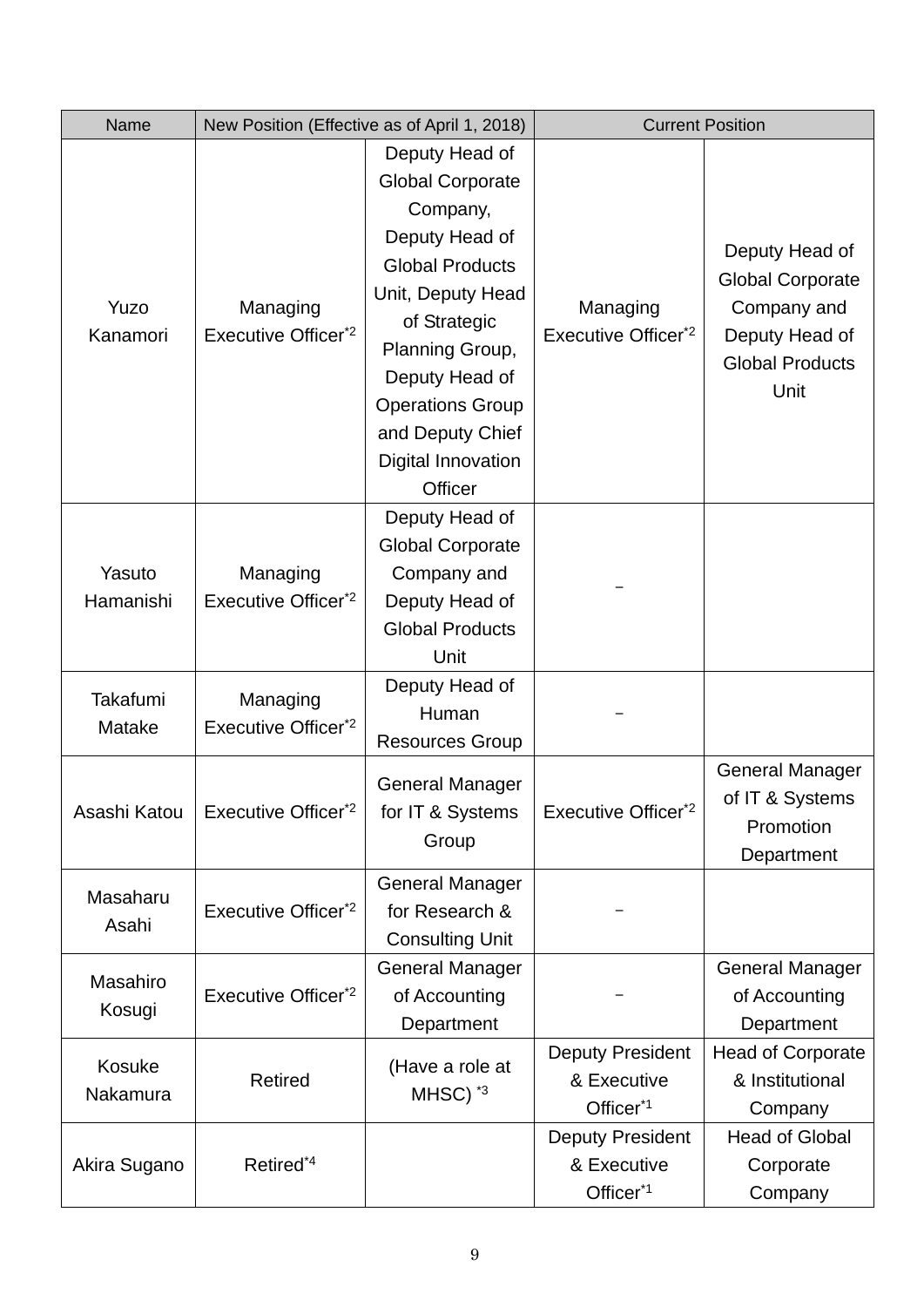| Name                         |                | New Position (Effective as of April 1, 2018) | <b>Current Position</b>                                         |                                                                                                                                                                  |
|------------------------------|----------------|----------------------------------------------|-----------------------------------------------------------------|------------------------------------------------------------------------------------------------------------------------------------------------------------------|
| Keiichiro<br>Ogushi          | <b>Retired</b> |                                              | <b>Senior Managing</b><br>Executive Officer <sup>*1</sup>       | <b>Head of Research</b><br>& Consulting Unit                                                                                                                     |
| Shinji<br>Taniguchi          | Retired        |                                              | Managing<br>Executive Officer <sup>*1</sup>                     | <b>Head of Global</b><br><b>Products Unit</b>                                                                                                                    |
| Hiroshi<br>Suehiro           | <b>Retired</b> |                                              | <b>Deputy President</b><br>& Executive<br>Officer <sup>*2</sup> | Head of the<br>Americas                                                                                                                                          |
| Yasuo<br>Agemura             | <b>Retired</b> |                                              | Senior Managing<br>Executive Officer* <sup>2</sup>              | In charge of<br><b>Specific Business</b><br>of Global Markets<br>Company                                                                                         |
| <b>Tetsuhiko</b><br>Saito    | <b>Retired</b> |                                              | Senior Managing<br>Executive Officer <sup>*2</sup>              | In charge of<br><b>Specific Business</b><br>of Retail &<br><b>Business Banking</b><br>Company                                                                    |
| Amane<br>Oshima              | <b>Retired</b> |                                              | Managing<br>Executive Officer <sup>*2</sup>                     | Deputy Head of<br><b>Global Markets</b><br>Company                                                                                                               |
| <b>Nobumitsu</b><br>Watanabe | Retired        |                                              | Managing<br>Executive Officer <sup>*2</sup>                     | Deputy Head of<br><b>Global Corporate</b><br>Company, Deputy<br><b>Head of Global</b><br><b>Markets Company</b><br>and Deputy Head<br>of Global Products<br>Unit |
| <b>Isao</b><br>Nakamura      | <b>Retired</b> | (Have a role at<br>MHTB)                     | Managing<br>Executive Officer <sup>*2</sup>                     | Deputy Head of<br>Corporate &<br>Institutional<br>Company and<br>Deputy Chief<br>Digital Innovation<br>Officer                                                   |
| Hiroto Koda                  | <b>Retired</b> |                                              | Managing<br>Executive Officer <sup>*2</sup>                     | Deputy Head of<br>Human<br><b>Resources Group</b>                                                                                                                |